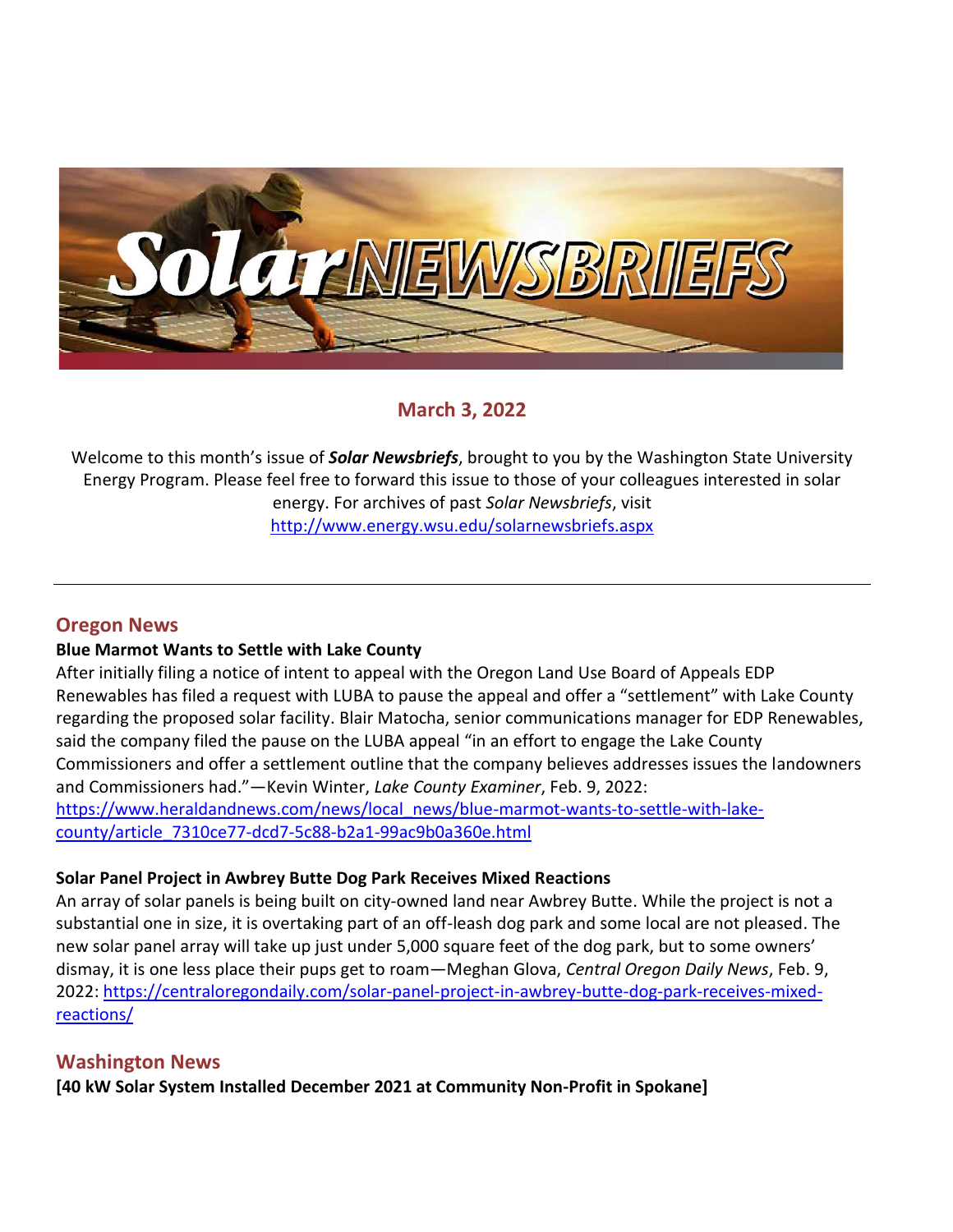Congratulations to [Transitions,](https://sparknorthwest.us6.list-manage.com/track/click?u=e5468d34bdd76aa4b87675928&id=36160bfd0f&e=90de65a21e) a community organization that provides supportive transitional housing to women and children experiencing homelessness in Spokane WA, for the **installation of 40kW of rooftop solar**. The energy generated from the solar installation will offset energy costs for all building residents. With Spark Northwest assisting on grant finding and project planning, the project was also supported by amazing community partners at [Gonzaga Sustainable Energy](https://sparknorthwest.us6.list-manage.com/track/click?u=e5468d34bdd76aa4b87675928&id=7cd1893d34&e=90de65a21e) and [Re-Volv,](https://sparknorthwest.us6.list-manage.com/track/click?u=e5468d34bdd76aa4b87675928&id=051d39d37b&e=90de65a21e) and the installation team at [Dynamic Solar.](https://sparknorthwest.us6.list-manage.com/track/click?u=e5468d34bdd76aa4b87675928&id=74449c2fad&e=90de65a21e) The project is great example of how local, sustainable energy can enable organizations to be sustainability leaders and to invest more back into their mission—Spark Northwest, *Newsletter*, [Feb. 2022]:<https://mailchi.mp/sparknorthwest/feb22-newsletter?e=90de65a21e>

### **WA Wind Power Farms may Conflict with Habitat Preservation Projects**

The Horse Heaven Hills south of the Tri-Cities are a patchwork quilt of shrubs, bushes and grasses a few inches to 6 feet in height. "The best way to see shrub-steppe is to lay down to look into it. … It's as complex as the rain forests on the Olympic Peninsula," said Mike Ritter, a wildlife biologist with the Washington Department of Fish and Wildlife. As a state biologist, Ritter focuses on the effects turbines and solar farms have on birds and animals—John Stang, *Crosscut*, Feb. 4, 2022: [https://crosscut.com/environment/2022/02/wa-wind-power-farms-may-conflict-habitat-preservation](https://crosscut.com/environment/2022/02/wa-wind-power-farms-may-conflict-habitat-preservation-projects)[projects](https://crosscut.com/environment/2022/02/wa-wind-power-farms-may-conflict-habitat-preservation-projects)

## **Aurora Solar Plans Solar Project in Asotin Washington State**

[Aurora Solar,](https://www.aurorasolar.com/) a Portland-based company is interested in leasing 2,631 acres south of Clarkston, Washington, for a solar project in Asotin. The solar venture, which is owned by Avangrid Renewables, will be in Clarkston Heights next week to get public comments on the project and will have a town hall meeting to propose it. The project is being planned for privately-held agricultural property three miles southwest of Clarkston and one mile west of Asotin, on a plateau above the Quail Ridge Golf Course— *Construction Review Online*, Feb. 5, 2022: [https://constructionreviewonline.com/news/aurora-solar-plans](https://constructionreviewonline.com/news/aurora-solar-plans-solar-project-in-asotin-washington-state/?utm_source=Energy+News+Network+daily+email+digests&utm_campaign=b4b1cfba54-EMAIL_CAMPAIGN_2020_05_11_11_44_COPY_01&utm_medium=email&utm_term=0_724b1f01f5-b4b1cfba54-89350008)[solar-project-in-asotin-washington-](https://constructionreviewonline.com/news/aurora-solar-plans-solar-project-in-asotin-washington-state/?utm_source=Energy+News+Network+daily+email+digests&utm_campaign=b4b1cfba54-EMAIL_CAMPAIGN_2020_05_11_11_44_COPY_01&utm_medium=email&utm_term=0_724b1f01f5-b4b1cfba54-89350008)

[state/?utm\\_source=Energy+News+Network+daily+email+digests&utm\\_campaign=b4b1cfba54-](https://constructionreviewonline.com/news/aurora-solar-plans-solar-project-in-asotin-washington-state/?utm_source=Energy+News+Network+daily+email+digests&utm_campaign=b4b1cfba54-EMAIL_CAMPAIGN_2020_05_11_11_44_COPY_01&utm_medium=email&utm_term=0_724b1f01f5-b4b1cfba54-89350008) [EMAIL\\_CAMPAIGN\\_2020\\_05\\_11\\_11\\_44\\_COPY\\_01&utm\\_medium=email&utm\\_term=0\\_724b1f01f5](https://constructionreviewonline.com/news/aurora-solar-plans-solar-project-in-asotin-washington-state/?utm_source=Energy+News+Network+daily+email+digests&utm_campaign=b4b1cfba54-EMAIL_CAMPAIGN_2020_05_11_11_44_COPY_01&utm_medium=email&utm_term=0_724b1f01f5-b4b1cfba54-89350008) [b4b1cfba54-89350008](https://constructionreviewonline.com/news/aurora-solar-plans-solar-project-in-asotin-washington-state/?utm_source=Energy+News+Network+daily+email+digests&utm_campaign=b4b1cfba54-EMAIL_CAMPAIGN_2020_05_11_11_44_COPY_01&utm_medium=email&utm_term=0_724b1f01f5-b4b1cfba54-89350008)

## **Celebrating Two Student-Centered Sustainability Projects**

Two student-centered, environmentally focused projects will help lower energy costs and carbon footprints in Spokane. The ribbon-cutting ceremony for newly installed solar panels at Transitions, a okane nonprofit supporting women and children experiencing homelessness, took place on Jan. 29, while the Gonzaga Center for Climate, Society and the Environment launched a window-weatherization program for students in the Logan Neighborhood—Gonzaga News Service, *News, Events & Stories*, Feb. 4, 2022: <https://www.gonzaga.edu/news-events/stories/2022/2/4/weatherization-and-solar-panel-projects>

## **Solar Project Devised by Highline High School Students Wins District Approval**

Members of Highline High School's Environmental Club got the official green light last week to proceed with their plan to build a 100-kilowatt solar array on the roof of the school's new building in Burien, marking a major milestone in the student-led renewable energy project—Ben Adlin, *Seattle Emerald*, Feb. 7, 2022: [https://southseattleemerald.com/2022/02/07/solar-project-devised-by-highline-high-school](https://southseattleemerald.com/2022/02/07/solar-project-devised-by-highline-high-school-students-wins-district-approval/)[students-wins-district-approval/](https://southseattleemerald.com/2022/02/07/solar-project-devised-by-highline-high-school-students-wins-district-approval/)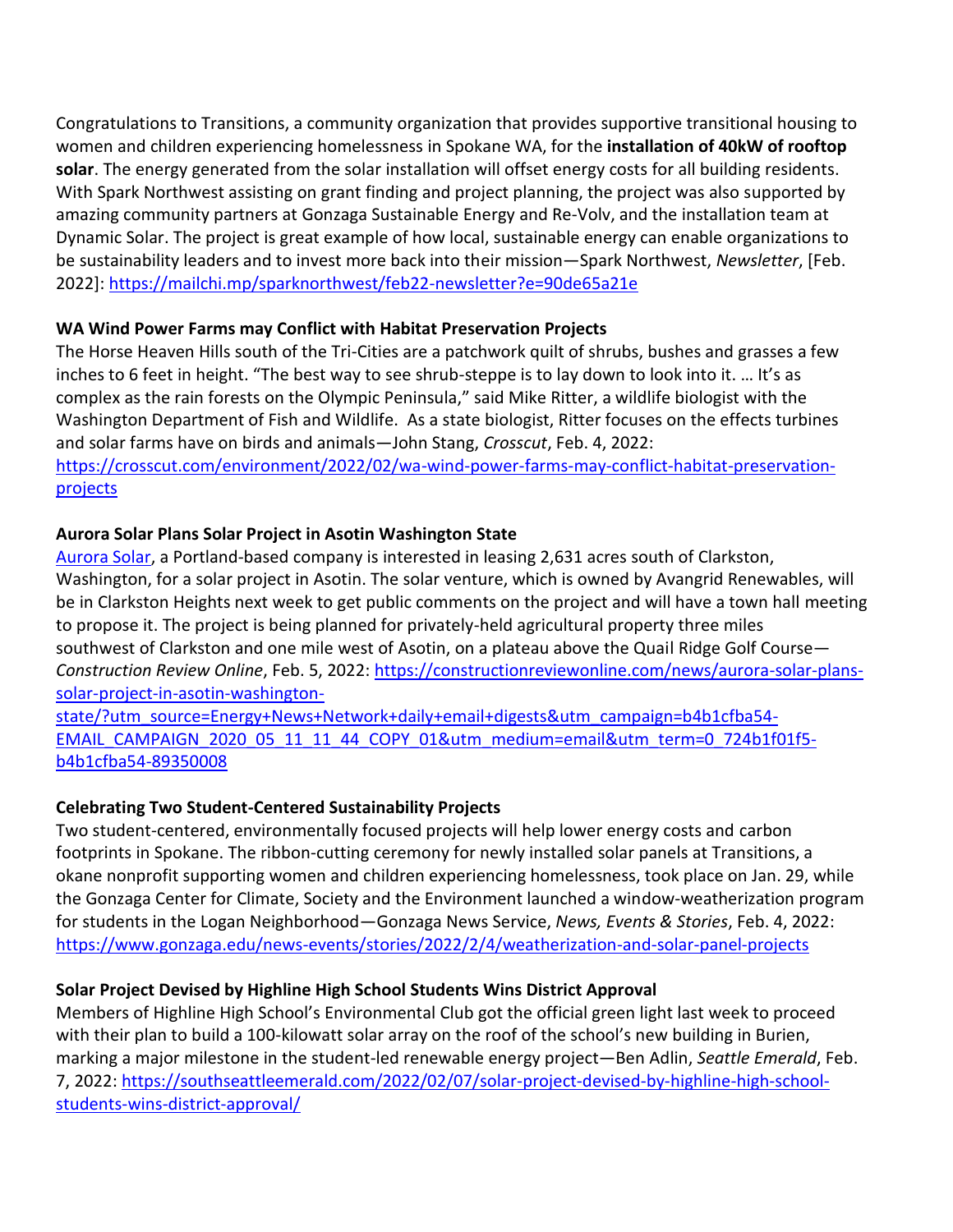#### **Greenbacker Expands into Washington with Solar Portfolio Purchase**

Greenbacker Renewable Energy said that it has, through a subsidiary, purchased a 20MW pre-operational solar portfolio from TUUSSO Energy, a Seattle-based utility-scale solar developer. The portfolio's three 6.7MW projects are Greenbacker's first assets in Washington, and all of the projects, which have been dubbed Camas, Penstemon, and Urtica, are located in Kittitas County, southeast of Seattle. While each installation is still under development, Greenbacker shares that they are all expected to reach commercial operation in 2022, and each project has a long-term power supply agreement in place—Tim Sylvia, *pv magazine*, Feb. 10, 2022: [https://pv-magazine-usa.com/2022/02/10/greenbacker-expands-into](https://pv-magazine-usa.com/2022/02/10/greenbacker-expands-into-washington-with-solar-portfolio-purchase/)[washington-with-solar-portfolio-purchase/](https://pv-magazine-usa.com/2022/02/10/greenbacker-expands-into-washington-with-solar-portfolio-purchase/)

### **Solar Bill could Provide Tax Breaks to Panel Manufacturers**

A bill proposed by Sen. Judy Warnick, R-Moses Lake, to give tax breaks to companies seeking to build solar panels in Washington is expected to get a hearing in the Senate Ways and Means Committee. The bill would extend a targeted 43% business and occupation tax cut for manufacturers of solar panels and components another five years past the original expiration date of 2027 to 2032—Charles H. Featherstone, *Columbia Basin Herald*, Feb. 16, 2022: [https://columbiabasinherald.com/news/2022/feb/15/solar-bill](https://columbiabasinherald.com/news/2022/feb/15/solar-bill-could-provide-tax-breaks-panel-manufact/)[could-provide-tax-breaks-panel-manufact/](https://columbiabasinherald.com/news/2022/feb/15/solar-bill-could-provide-tax-breaks-panel-manufact/)

## **Energy from the Sun will Help Power this Pierce County School. Here is the Plan**

Eatonville School District is expecting some upgrades this summer. The school district received a \$165,292 grant from the state Department of Commerce to install solar panels at Eatonville High School. The state allocated \$3.5 million in grants for solar panel projects across the state, according to a Jan. 12 news release—Angelica Relente, *News Tribune*, Feb. 15, 2022:

[https://www.thenewstribune.com/news/local/community/puyallup-herald/ph](https://www.thenewstribune.com/news/local/community/puyallup-herald/ph-news/article258182133.html)[news/article258182133.html](https://www.thenewstribune.com/news/local/community/puyallup-herald/ph-news/article258182133.html)

## **Judy Hallisey: Legislation Opens Up Opportunities for Solar in State**

Washington's solar industry is booming, but this hasn't reached equitably across our communities, and often has unintended consequences for natural and working lands. One bipartisan bill at the Washington state Legislature seeks to make progress in addressing these two challenges of the solar boom—Judy Hallisey [Kittitas Audubon Society], *The Spokesman Review*, Feb. 16, 2022: <https://www.spokesman.com/stories/2022/feb/16/judy-hallisey-legislation-opens-up-opportunities-f/>

#### **Puget Sound Energy Issues RFP Prioritizing Small Businesses and Community Based Organizations**

Puget Sound Energy has issued an RFP (request for proposals) to secure 129 MWs of Clean Energy Transformation Act (CETA) eligible resources focused on distributed solar, distributed battery storage, and demand response. Through this RFP, PSE is looking to acquire a portfolio of Distributed Energy Resources (DERs) that meets the targets outlined in its first Clean Energy Implementation Plan (CEIP) filed in Dec. 2021—Submitted by Puget Sound Energy, *Thurston Talk*, [Feb. 17, 2022]:

[https://www.thurstontalk.com/2022/02/17/puget-sound-energy-issues-rfp-prioritizing-small-businesses](https://www.thurstontalk.com/2022/02/17/puget-sound-energy-issues-rfp-prioritizing-small-businesses-and-community-based-organizations/)[and-community-based-organizations/](https://www.thurstontalk.com/2022/02/17/puget-sound-energy-issues-rfp-prioritizing-small-businesses-and-community-based-organizations/)

#### **Opinion: State Considers Clean Energy Equity Program**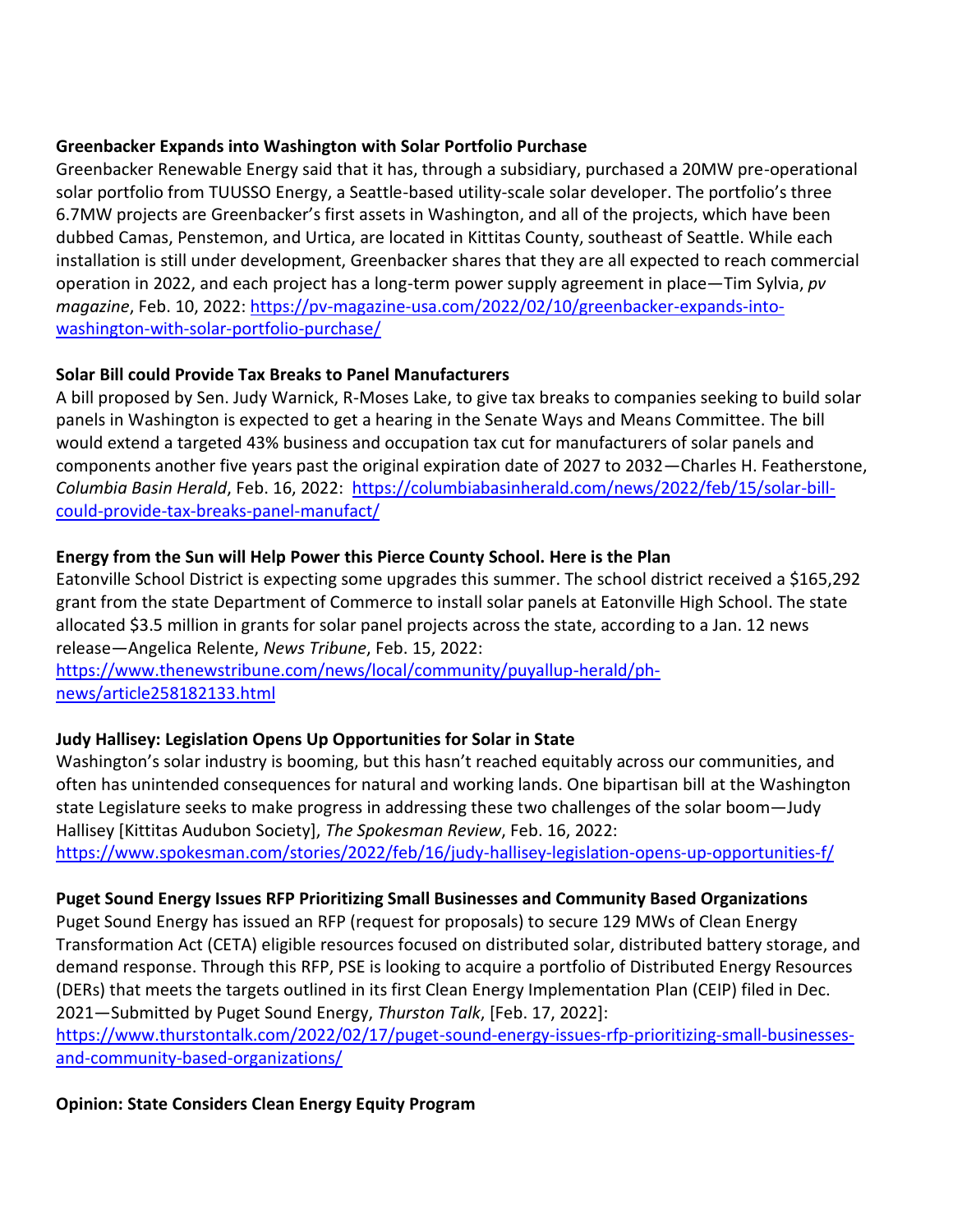Washington's solar industry is booming. The end of 2021 saw a record number of residential, commercial, and utility-scale solar projects installed, in part due to the solar investment programs designed by the state of Washington in 2005 and again in 2017. Homeowners and building owners who install solar see their electricity costs plummet and enjoy the clean energy the sun provides to keep their homes and workspaces warm and comfy while simultaneously reducing their reliance on the fossil fuels that contribute to climate change—Beth Doglio and Ben Silesky, *South Seattle Emerald*, Feb. 23, 2022: <https://southseattleemerald.com/2022/02/23/opinion-state-considers-clean-energy-equity-program/>

#### **Puget Sound Energy Awards Nearly \$1 Million in Solar Installation Grants**

[Puget Sound Energy,](https://www.pse.com/) through its [Green Power](https://www.pse.com/green-options/Renewable-Energy-Programs/green-power-for-business) and [Solar Choice](https://www.pse.com/green-options/Renewable-Energy-Programs/solar-choice) programs, has awarded \$954,418 in grant funding to 13 organizations and tribes across its electric service area to install new solar projects. Recipients range from local non-profits, housing authorities and tribal entities serving low-income and Black, Indigenous and People of Color (BIPOC) community members. In addition to saving recipients money on their utilities, the projects will serve to further clean energy in the region—Submitted by Puget Sound Energy, *Thurston Talk*, March 1, 2022: [https://www.thurstontalk.com/2022/03/01/puget-sound](https://www.thurstontalk.com/2022/03/01/puget-sound-energy-awards-nearly-1-million-in-solar-installation-grants/)[energy-awards-nearly-1-million-in-solar-installation-grants/](https://www.thurstontalk.com/2022/03/01/puget-sound-energy-awards-nearly-1-million-in-solar-installation-grants/)

## **National News**

## **Equitable Solar Access Strategies under Development by DOE-Backed Program**

Round three of the Solar Energy Innovation Network, a program backed by the U.S. Department of Energy (DOE) and the National Renewable Energy Laboratory (NREL), is underway, with eight teams across the U.S. selected to participate. The teams will explore underserved communities and strategies to encourage equitable access to residential and commercial solar. In the Portland area, a team of solar ambassadors is being built by the Energy Trust of Oregon, designed to increase solar awareness in Black, Indigenous, and people of color (BIPOC) communities. The team will also be developing incentive programs for solarrelated energy retrofits and home upgrades—Ryan Kennedy, *pv magazine*, Feb. 22, 2022: [https://pv](https://pv-magazine-usa.com/2022/02/22/equitable-solar-access-strategies-under-development-by-doe-backed-program/)[magazine-usa.com/2022/02/22/equitable-solar-access-strategies-under-development-by-doe-backed](https://pv-magazine-usa.com/2022/02/22/equitable-solar-access-strategies-under-development-by-doe-backed-program/)[program/](https://pv-magazine-usa.com/2022/02/22/equitable-solar-access-strategies-under-development-by-doe-backed-program/)

## **U.S. Targets 5 Million Community Solar Households, \$1 Billion in Savings by 2025**

The National Community Solar Partnership, a Department of Energy (DOE) program, set an ambitious goal of enabling enough community solar projects to power the equivalent of 5 million households, and achieve \$1 billion in combined energy bill savings. This goal aligns with the DOE's greater target of 100% clean electricity by 2035 and places a focus on ensuring that American citizens can meaningfully access the benefits of the energy transition—Ryan Kennedy, *pv magazine*, Feb. 25, 2022: [https://pv-magazine](https://pv-magazine-usa.com/2022/02/25/us-targets-5-million-community-solar-households-1-billion-in-savings-by-2025/)[usa.com/2022/02/25/us-targets-5-million-community-solar-households-1-billion-in-savings-by-2025/](https://pv-magazine-usa.com/2022/02/25/us-targets-5-million-community-solar-households-1-billion-in-savings-by-2025/)

## **Deploying Solar with Wildlife and Ecosystem Services Benefits (SolWEB)**

On March 1, 2022, the U.S. Department of Energy (DOE) announced the Deploying Solar with Wildlife and Ecosystem Services Benefits (SolWEB) funding opportunity , which will award \$10 million for innovative solutions and strategies that maximize benefits and minimize impacts to wildlife and ecosystems from solar energy infrastructure. For more information, including an informational webinar to be held March 8, 2022 see DOE, Office of Energy Efficiency & Renewable Energy, March 1, 2022: [https://www.energy.gov/eere/solar/articles/funding-notice-deploying-solar-wildlife-and-ecosystem-](https://www.energy.gov/eere/solar/articles/funding-notice-deploying-solar-wildlife-and-ecosystem-services-benefits-solweb)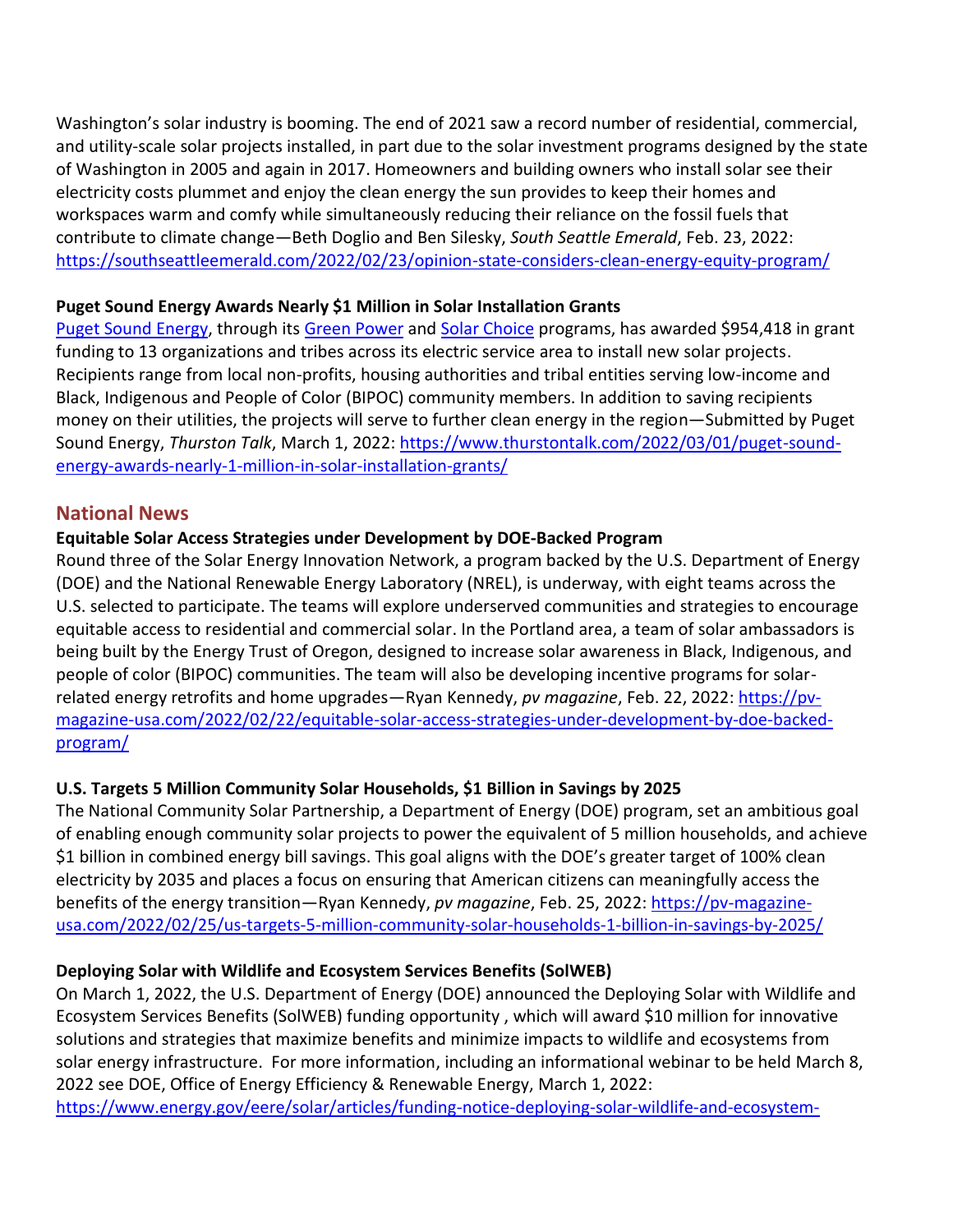#### [services-benefits-solweb](https://www.energy.gov/eere/solar/articles/funding-notice-deploying-solar-wildlife-and-ecosystem-services-benefits-solweb)

## **Agrivoltaics**

### **Grazing Sheep Increase Carbon Sequestration up to 80%, while also Benefiting Fixation of Soil Nutrients under Solar Panels**

In a recent presentation, titled [Managed Sheep Grazing Can Improve Soil Quality and Carbon](https://scholarshare.temple.edu/handle/20.500.12613/7254)  [Sequestration at Solar Photovoltaic Sites,](https://scholarshare.temple.edu/handle/20.500.12613/7254) researchers from Temple University investigated the effects of periodic sheep grazing on soil properties. Micro and macro nutrients, carbon storage, and soil grain size distribution at six commercial solar PV sites were compared to undisturbed control sites—John Fitzgerald Weaver, *pv magazine*, Feb. 7, 2022: [https://pv-magazine-usa.com/2022/02/07/grazing-sheep-increase](https://pv-magazine-usa.com/2022/02/07/grazing-sheep-increase-carbon-sequestration-up-to-80-while-also-benefiting-fixation-of-soil-nutrients-under-solar-panels/)[carbon-sequestration-up-to-80-while-also-benefiting-fixation-of-soil-nutrients-under-solar-panels/](https://pv-magazine-usa.com/2022/02/07/grazing-sheep-increase-carbon-sequestration-up-to-80-while-also-benefiting-fixation-of-soil-nutrients-under-solar-panels/)

#### **Made in the Shade: The Promise of Farming with Solar Panels**

President Biden has set a goal of cutting U.S. greenhouse gas pollution by at least half (from 2005 levels) by 2030 and achieving net-zero emissions in the electricity sector by 2035. If the country is to meet these targets, solar power is going to have to play a big part—Jeff Turrentin, NRCC, Feb. 23, 2022: <https://www.nrdc.org/stories/made-shade-promise-farming-solar-panels>

#### **Energy Resilience**

#### **Remote, Island, and Islanded Communities: Apply Today for ETIPP**

Remote, island, and islanded communities that experience challenges related to frequent energy disruptions and threats to energy infrastructure can now apply to the [Energy Transitions Initiative](https://www.nrel.gov/state-local-tribal/etipp-technical-assistance.html)  [Partnership Project \(ETIPP\).](https://www.nrel.gov/state-local-tribal/etipp-technical-assistance.html) Through ETIPP, communities take the first step in transforming their energy systems and increasing energy resilience using strategic energy planning and analysis to investigate solutions that address their specific challenges. Interested applicants are encouraged to review the application guidelines and eligibility criteria on the **ETIPP** application webpage, register for the **ETIPP** [Webinar](https://nrel.zoomgov.com/meeting/register/vJItcOqhqTkvE0PGuzKfGphV8ncUocGL_-c) (Feb. 16, 12 p.m. MST), and contact an ETIPP regional partner with questions. Applications are due by April 15, 2022. For more information: [https://www.nrel.gov/state-local-tribal/etipp-technical](https://www.nrel.gov/state-local-tribal/etipp-technical-assistance.html)[assistance.html](https://www.nrel.gov/state-local-tribal/etipp-technical-assistance.html)

## **Recycling**

#### **Inside Clean Energy: Recycling Solar Panels Is a Big Challenge, but here's Some Recent Progress**

German researchers said this week that they have taken silicon from discarded solar panels and recycled it for use in new ones. This is a positive step for dealing with the coming mountain of waste from solar power, but it is just one part of dealing with a complicated challenge. Cells are the little squares, usually blue, that you see arranged in a tile pattern on solar panels—Dan Gearino, *Inside Climate News*, Feb. 10, 2022:<https://insideclimatenews.org/news/10022022/inside-clean-energy-solar-recycling/>

#### **Conferences**

### **ASES Solar 2022: Energy Transition with Economic Justice: Albuquerque, NM June 21-24, 2022 and Online**

Registration is OPEN for the 51<sup>st</sup> Annual National Solar Conference, SOLAR 2022. They are partnering with their New Mexico Chapter, the [New Mexico Solar Energy Association](http://ases.informz.net/z/cjUucD9taT0yNDM1MDQxJnA9MSZ1PTUyMTQwNzA5NiZsaT0yNDI0NjMyNg/index.html) (NMSEA), who is celebrating 50 years